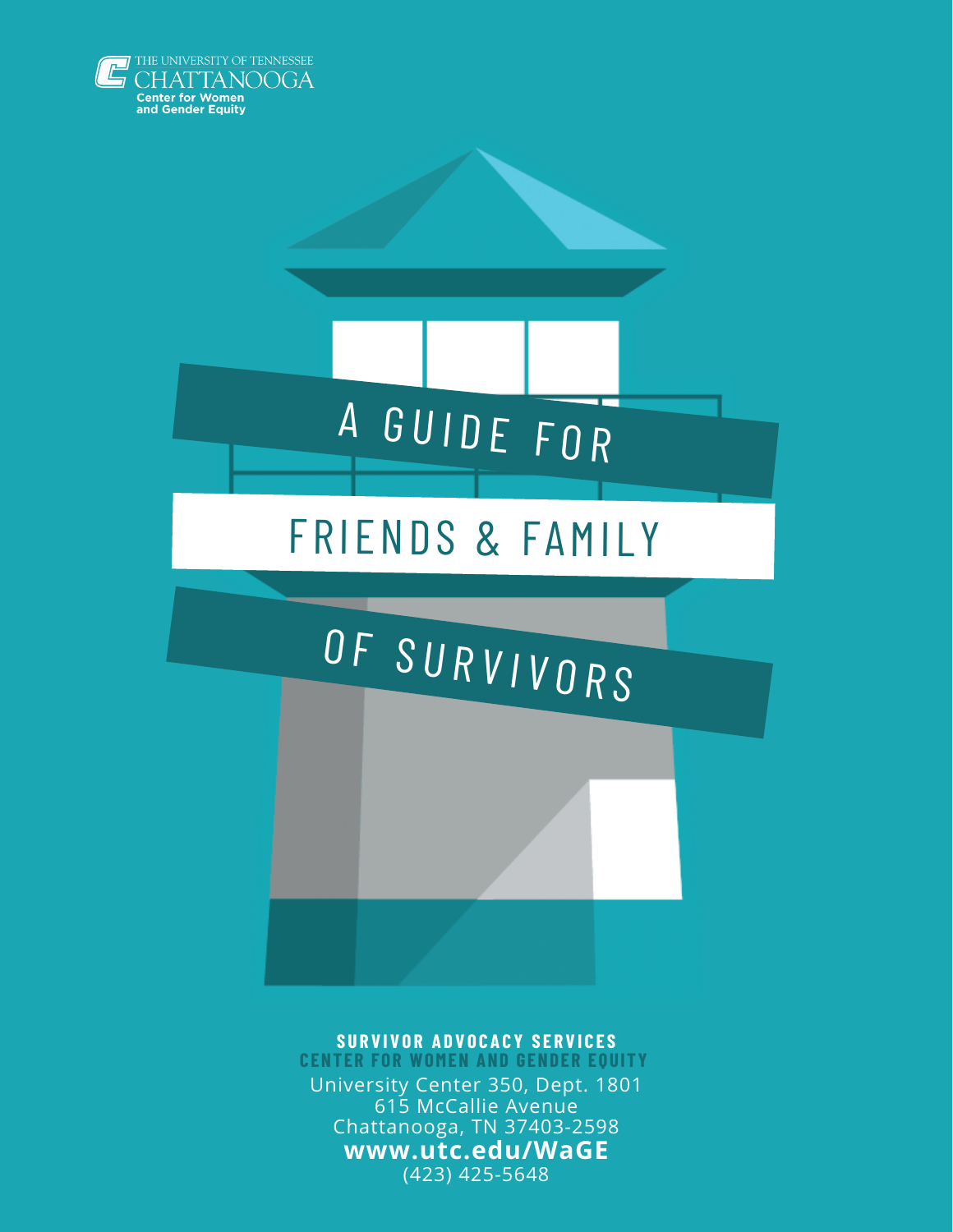

# **WHAT IS SEXUAL ASSAULT?**

Sexual assault is physical contact of a sexual nature in the absence of clear, knowing, and voluntary consent. An individual cannot consent who is: obviously incapacitated by any drug or intoxicant; who has been purposely compelled by force, threat of force, or deception; who is unaware that the act is being committed; whose ability to consent or resist is obviously impaired because of mental or physical condition; and/or who is coerced by supervisory or disciplinary authority. It includes rape and attempted rape, sexual touching and fondling, child molestation, sodomy, and sexual harassment. Though assailants can be strangers, acquaintances, friends, or family members, it is important to note that most perpetrators are someone the victim knows. According to the U.S. Department of Justice's National Crime Victimization survey of 2013, 80% of victims know their offenders, and 80% of rapes go unreported on college campuses (U.S. Department of Justice, 2015).

Rape and sexual assault is always more about the use of force or power to humiliate, control, hurt, or violate a person than about sexual desire or passion. The characteristics of the person in terms of gender, status, age, cultural/spiritual background, occupation, or previous relationships is irrelevant; any person can suffer sexual assault or rape. *A victim of sexual assault is never responsible for the assault. No one ever "asks for" or "deserves to be" sexually assaulted.*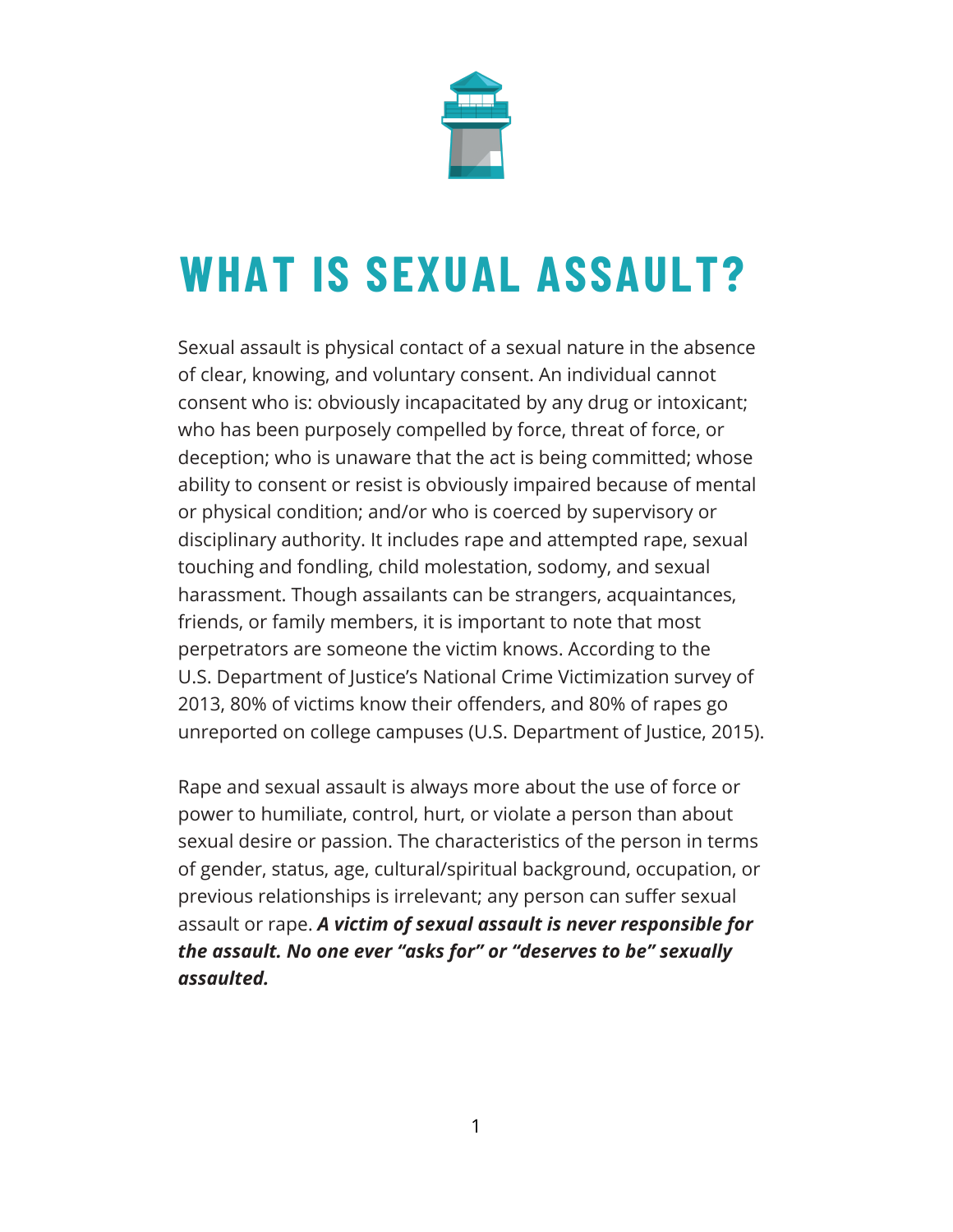# **SURVIVOR ADVOCACY SERVICES**

**If you feel like you have been sexually assaulted, are currently or have been in an abusive relationship, or stalked, you can contact Survivor Advocacy Services, housed in the Center for Women & Gender Equity, at 423-425-5648 for free and confidential services.**

Survivor Advocacy Services has an advocate on call 24 hours a day to provide (this is not an exhaustive list):

- Crisis counseling
- Safety planning
- Coordination of safe housing
- Facilitation of evidence collection
- Court accompaniment
- Academic accommodations
- Information and referrals
- Case management

If you need assistance, please call the Center for Women & Gender Equity at 423-425-5648 during regular business hours to schedule an appointment or to speak with an advocate.

For assistance after-hours, call The University of Tennessee at Chattanooga Police Department at 423-425-4357 and ask to speak to the victim advocate on call. You are not required to give any identifying information.

#### **For more information about Survivor Advocacy Services you can visit www.utc.edu/WaGE**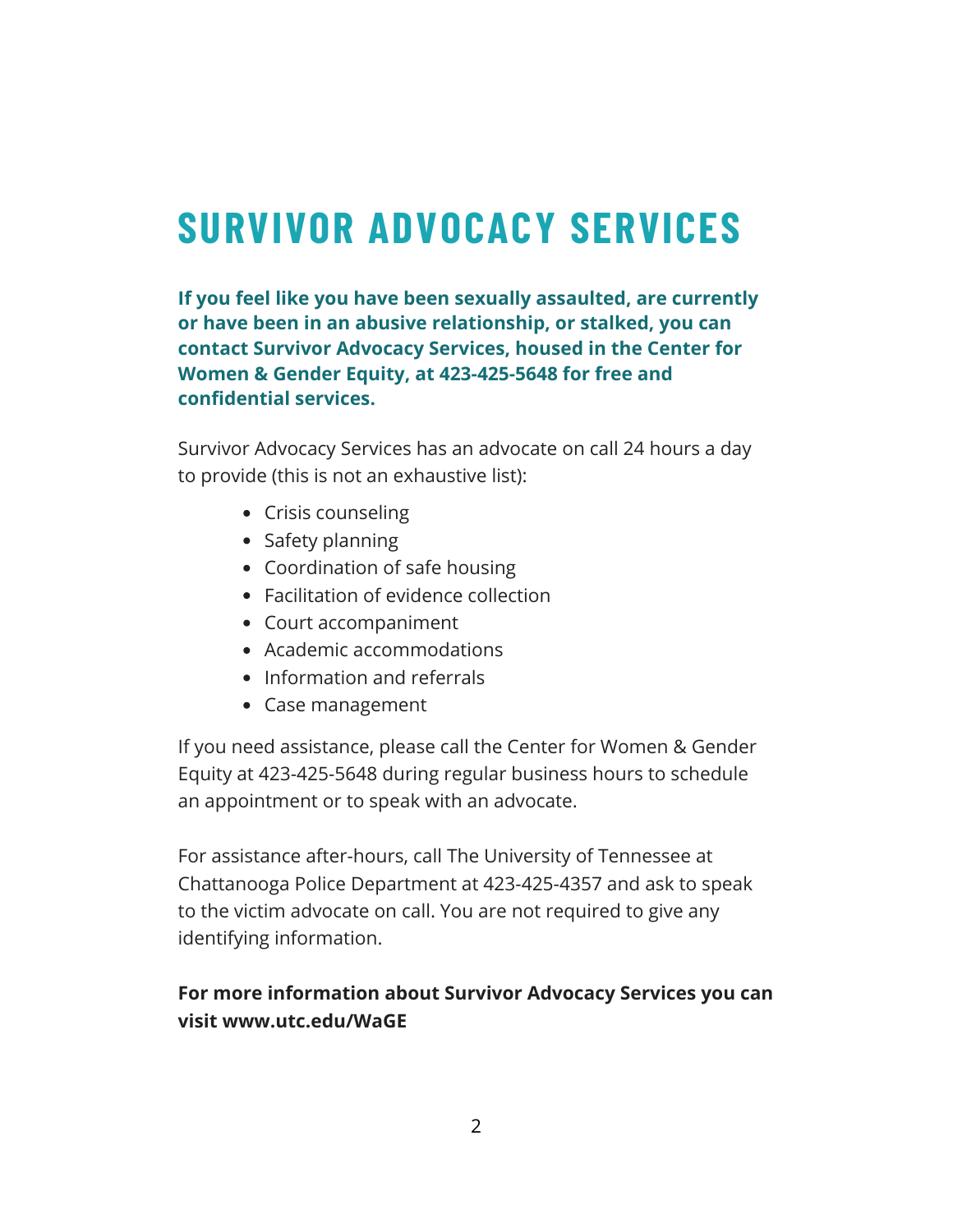# **AFTERCARE FOR SURVIVORS**

Aftercare is crucial for sexual assault survivors and their loved ones because of the possible effects resulting from the victimization. Aftercare for survivors can be provided by a variety of individuals in human service professions. Survivor Advocacy Services provides confidential advocates on-call 24 hours a day to respond to sexual assaults. The advocate is available to accompany the victim to the Partnership of Family and Children, if the victim desires, immediately following the assault to collect forensic evidence through a sexual assault examination, often referred to as a rape kit. All services provided by the Partnership are *free* and *confidential*.

Having a sexual assault examination is a time sensitive matter. critical evidence may be lost if it is not collected via rape kit within 120 hours after an assault occurred. If you are able to, try to avoid activities that could potentially damage evidence such as:

- Bathing
- Showering
- Using the restroom
- Changing clothes
- Combing hair
- Cleaning up the area

A victim advocate can provide the victim with emotional support and guide them through working with the Partnership staff for follow up care. Remember, all aftercare decisions are the victim's to make. Survivor Advocacy Services is available regardless if the victim receives a sexual assault examination or not.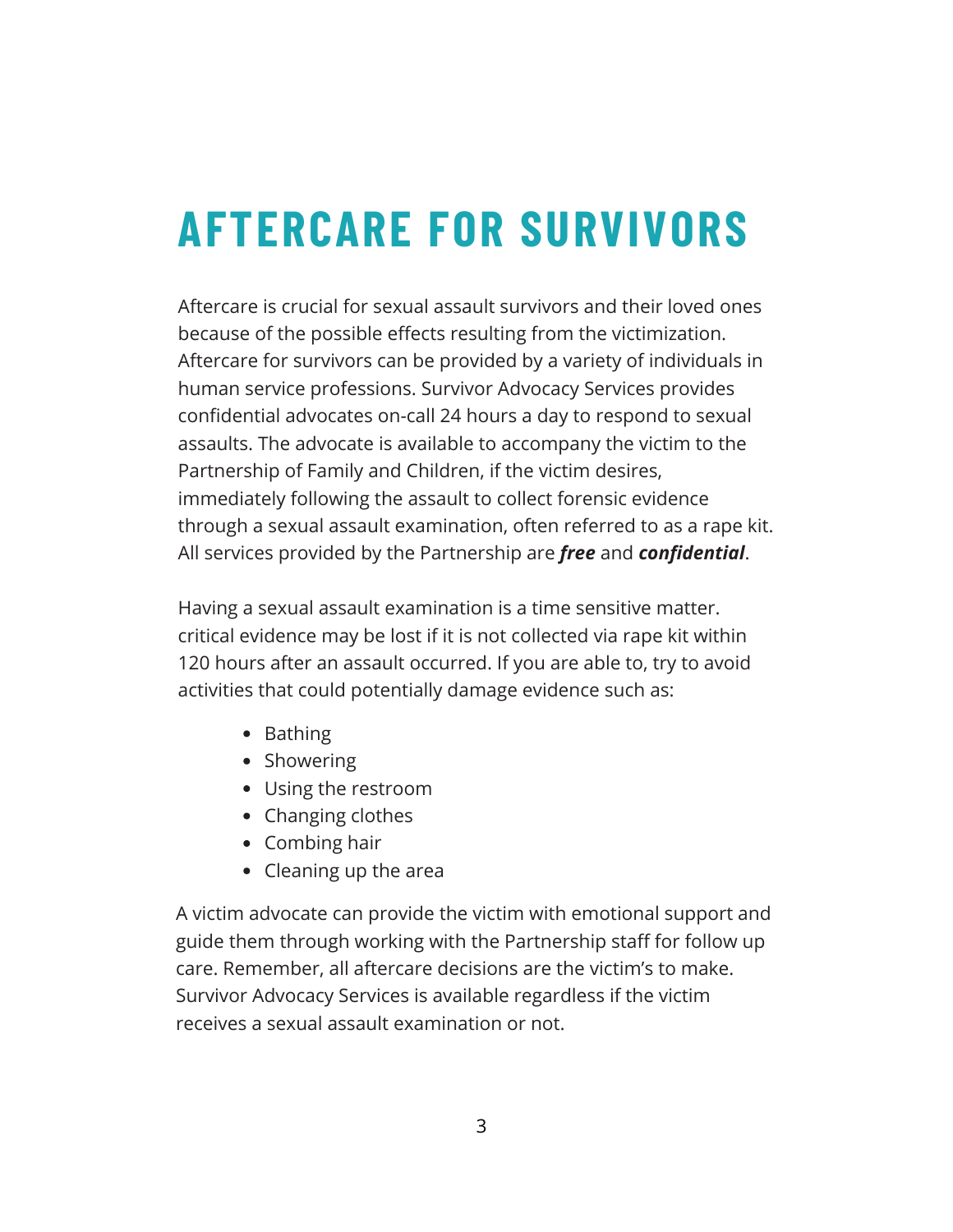*Free* counseling services are available for students, faculty, and staff at the UTC Counseling Center to help the victim work through the long-term effects of the sexual assault. It is important that the victim is encouraged, but not pressured, to obtain counseling as soon as possible. In many cases, counseling is beneficial for the victim to manage the issues associated with the sexual assault and incorporate the experience into their life. Friends and family of victims are also eligible for Survivor Advocacy Services at no cost. In addition, the victim advocate can assist with providing referrals and information for the Chattanooga area and in other cities should you or the victim relocate.

### **EMOTIONAL EFFECTS ON SURVIVORS OF SEXUAL ASSAULT**

Sexual assault can have psychological, emotional, social, and physical effects on a survivor. Survivors often have severe stress reactions similar to those of people who have survived other lifethreatening events, such as war or a natural disaster. Feelings of loss and grief, which are normal and natural responses, often occur as a result to events such as these, and in reaction to sexual assault. These effects aren't always easy to deal with, but with the right help and support they can be managed.

While trauma can incorporate grief, the two states are very different in how a survivor experiences them and what effects they can have. Grief is a normal reaction to loss, and though it may be difficult to acknowledge, there was a loss encountered as a result of the sexual assault. Feelings may include a loss of: physical control, safety, autonomy, of the life the survivor knew before the assault, etc.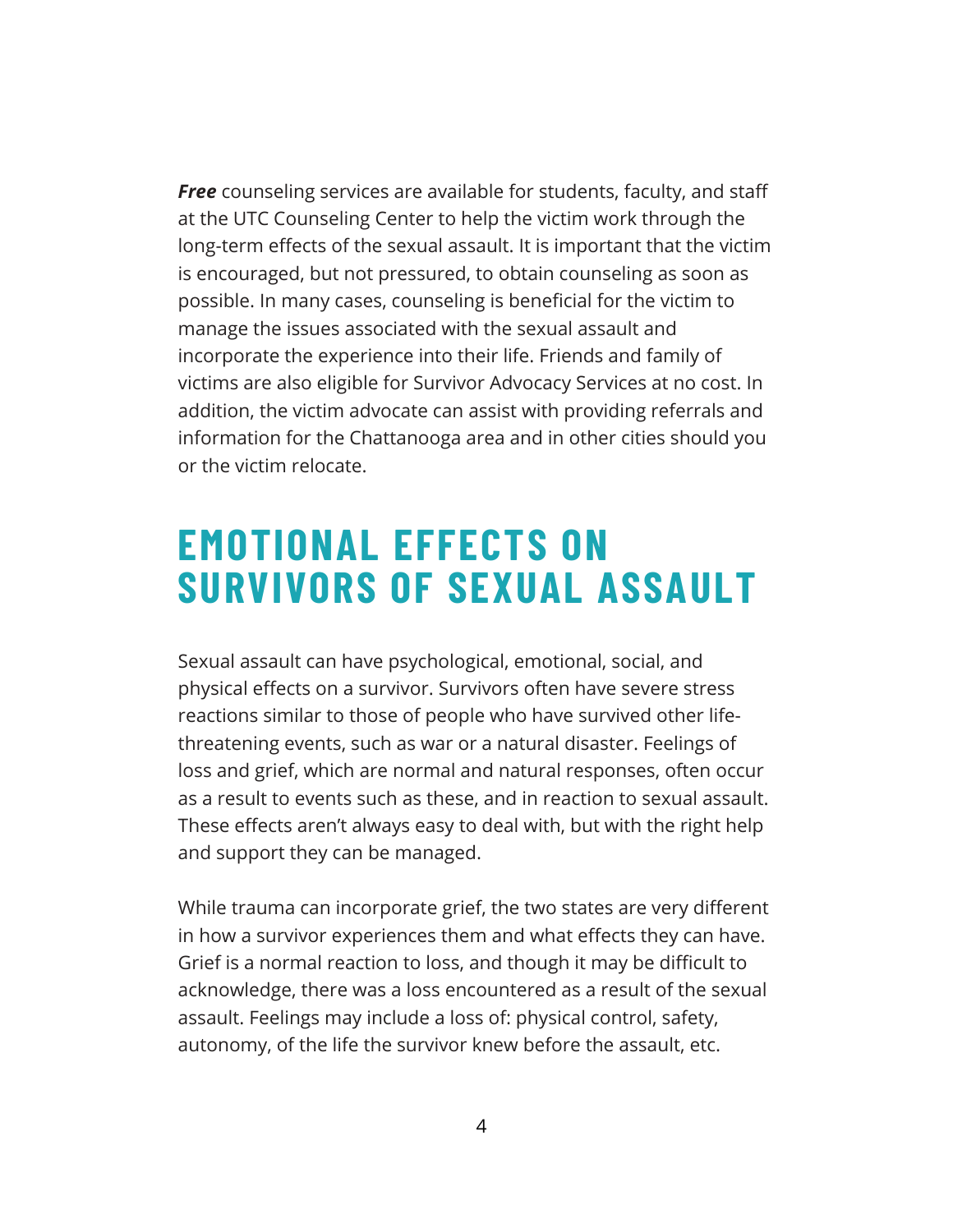### **PHYSICAL EFFECTS ON SURVIVORS OF SEXUAL ASSAULT**

Physical effects of sexual assault can range from varying degrees such as fatigue, pain, shaking, etc. Symptoms specific to the attack could be mouth and throat irritation such as bleeding, pain, and swelling caused by oral penetration. The body often becomes a gateway for expressing pain and trauma. Sleep pattern disturbances are common and the survivor may have trouble sleeping. Eating pattern disturbances can include decreased or increased appetite, nausea or vomiting, or stomach pains.

We all handle trauma in different ways. The following is a list of a *possible* range of reactions for victims:

- Shock/disbelief
- Fear about personal safety/hypervigilant
- Embarrassment/shame
- Depression
- Anxiety/panic attacks
- Flashbacks of the assault
- Tension headaches
- Stomach/digestive issues
- Engaging in risky behavior
- Normalizing the assault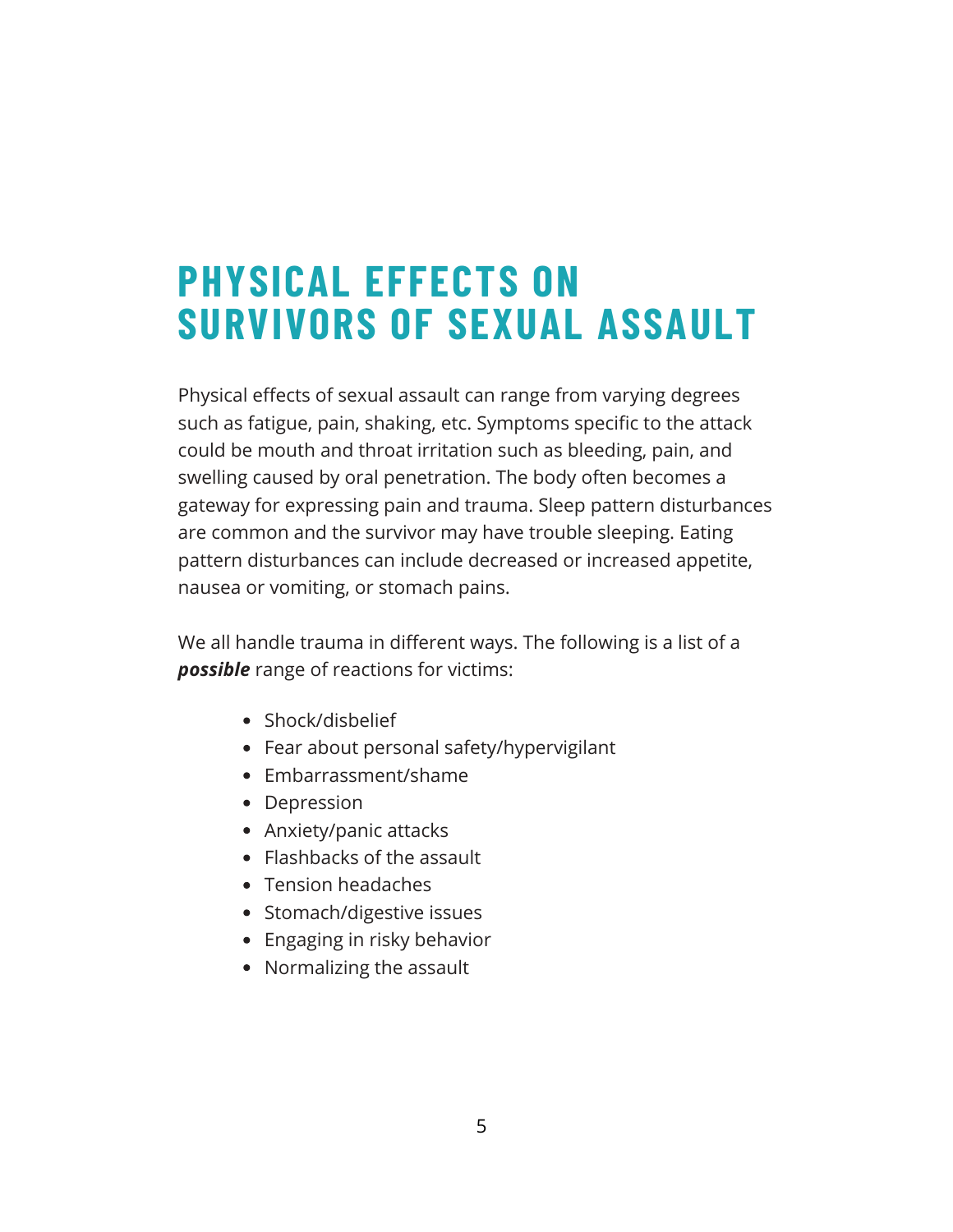#### **EFFECTIVE RESPONSES FOR FRIENDS & FAMILY TO SAY TO SURVIVORS**

When someone you care about discloses that they were a victim of sexual violence, you may experience some of the following emotions: anger, anxiety, confusion, guilt, sadness, etc. However, how you *respond* to the survivor telling you of their assault is critical and could positively or negatively impact them and their healing process. Consider the following ways of showing support:

- Listen to and believe the survivor.
- Affirm the survivor's decision to confide in you.
- Refrain from asking questions about the assault.
- Communicate without judgement.
- Encourage the survivor to get support. Share resources like the National Sexual Assault Hotline, UTC's Survivor Advocacy Services, and the UTC Counseling Center, but realize that only they can make the decision to get help.
- Tell the survivor: "You did NOTHING to cause the sexual assault. Regardless of the circumstances that led up to the sexual assault, it is not your fault. It is important that you don't blame yourself for the sexual assault."
- The survivor's safety is the most important concern. If they feel they may be in danger, contact the victim advocate with Survivor Advocacy Services to assist with a safety plan.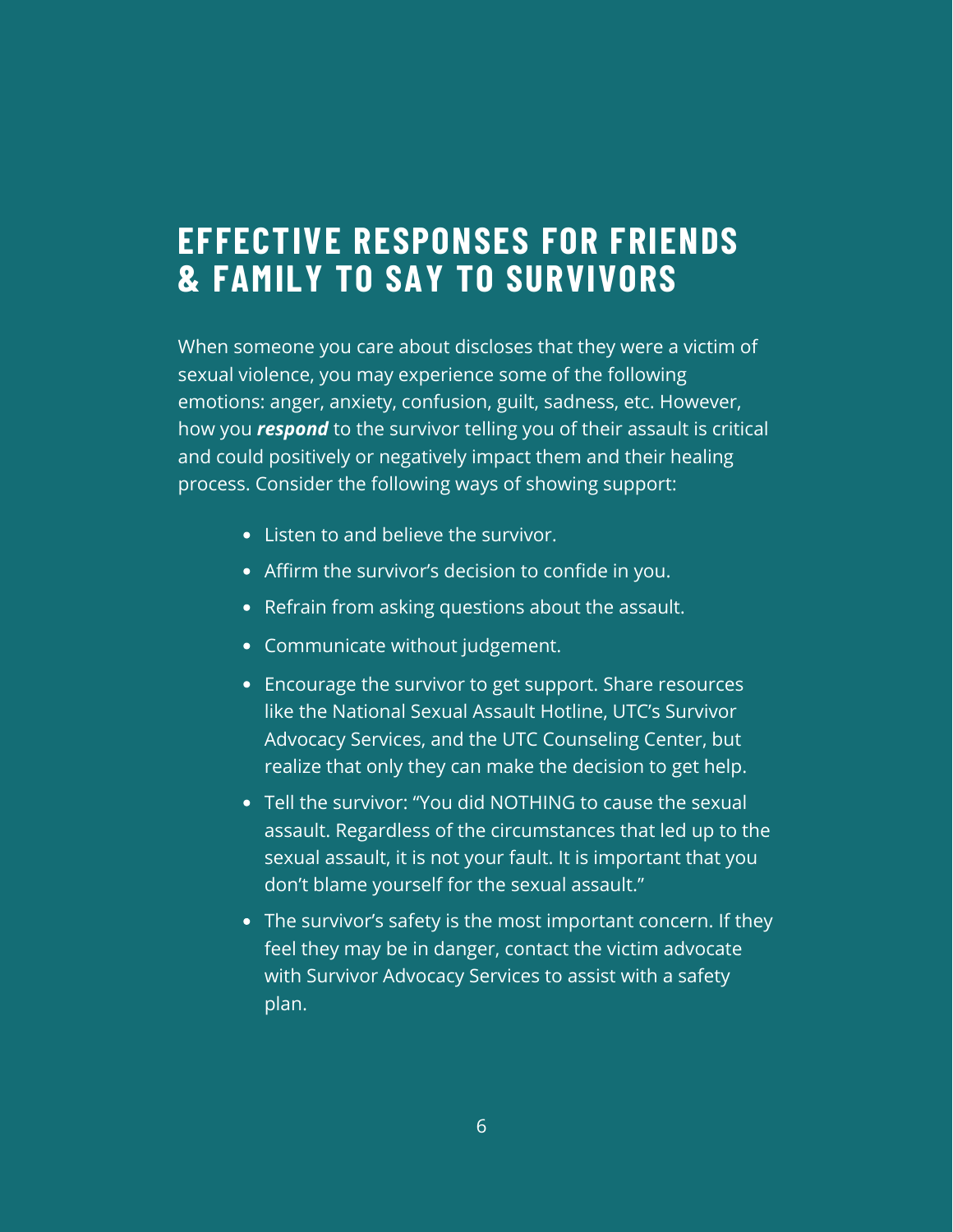### **SELF-CARE FOR FRIENDS & FAMILY**

When someone is a victim of sexual violence, it affects not only the survivor, but it can also affect people close to them. Good self-care enables you to better care for others, especially if there is someone in your life who has survived sexual violence. The principles of selfcare for friends and family is similar to the self-care concepts for survivors:

- **Maintain your lifestyle**. Maintaining your lifestyle, daily routine, and continuing to do what you enjoy is important for your emotional wellness. If you enjoy painting, exercising, spending time with friends, or other activities, keep them up. It may seem challenging to make time to do these activities, but they can be helpful self-care strategies in the long-run.
- **Make plans**. Sometimes talking about what happened can help you cope with your feelings, and other times it can make you feel more stuck. Make plans that give you a break from talking or thinking about the assault. It could mean starting a new hobby or revisiting one you already enjoy. You could go to dinner with a group of friends who understand this isn't a time to discuss what happened. Maybe you prefer a solo activity, like going on a long walk.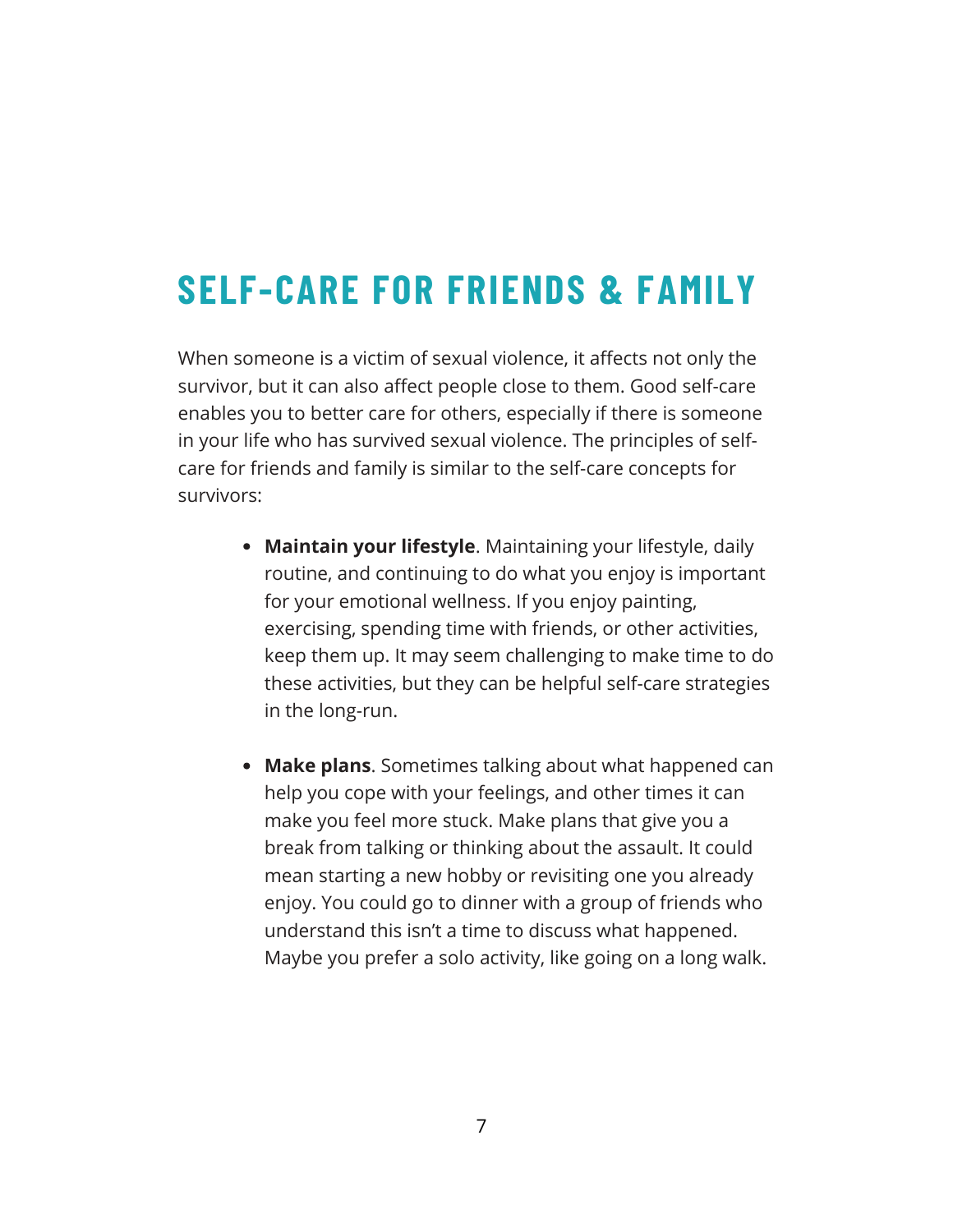- **Reach out and talk about it.** It is normal to have a difficult time processing the sexual assault of someone you care about. It can continue to be difficult as time goes on and the survivor begins the healing process. You can call the National Sexual Assault Hotline at (800) 656-HOPE to talk to someone who understands what you're going through. You can also consider talking to someone who is trained professionally to help you deal with these thoughts and feelings, like a mental health professional. An advocate with Survivor Advocacy Services can give you a referral to mental health resources in your community.
- **Take time to relax.** Relaxation looks different for everyone. You might consider meditation or deep breathing exercises. Maybe journaling helps you sort through your thoughts and find peace. Build time into your day for these moments of relaxation so that you don't overtax yourself.